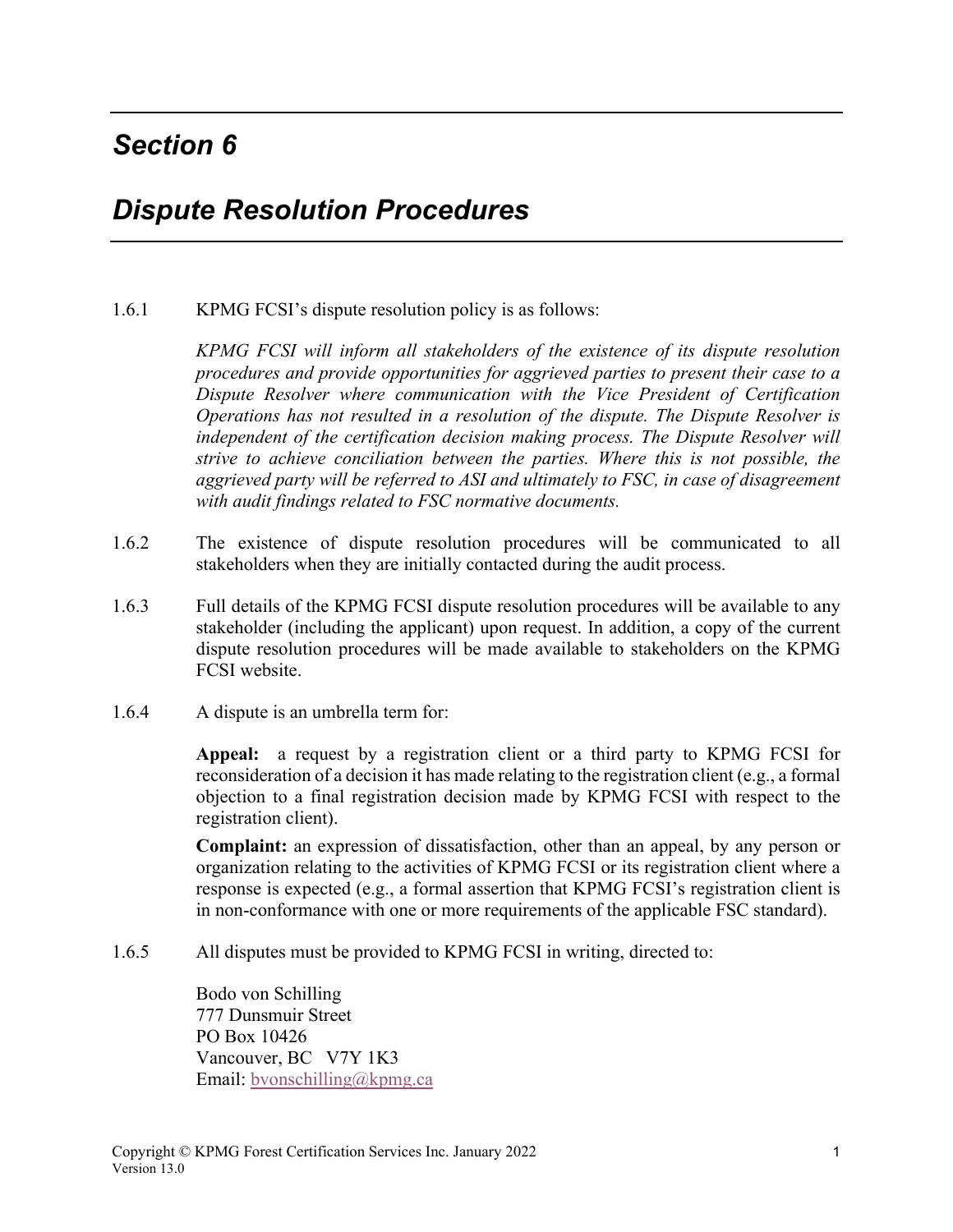The complainant or appellant must include a clear description of the complaint or appeal, objective evidence to support each element or aspect of the compliant or appeal, and the name and contact information of the submitter.

- 1.6.6 KPMG FCSI will retain the anonymity of the complainant in relation to the client, if this is requested by the complainant. KPMG FCSI will treat anonymous complaints and expressions of dissatisfaction that are not substantiated as complaints as stakeholder comments and address these during the next audit**.** KPMG FCSI will register all complaints with FSC
- 1.6.7 Within 14 days of receipt of a complaint or appeal the Vice President of Certification Operations will respond in writing to the dispute on the same language used by the complainant or appellant, acknowledging receipt confirming whether the complaint or appeal relates to certification activities for which it is responsible. The response will include an outline of KPMG FCSI proposed course of action for addressing the dispute.
- 1.6.8 Initially disputes will be reviewed by the Vice President of Certification Operations who will determine the nature of the dispute and attempt to resolve it. If however, in the opinion of the Vice President of Certification Operations and the President, the complaint or appeal is determined to be lacking in sufficient detail to determine its basis, the dispute resolution procedures will not be initiated until such time as a clear and adequately documented complaint or appeal is received.
- 1.6.9 Once a clear and adequately documented basis for the dispute has been provided the Vice President of Certification Operations will appoint a Dispute Resolver to conduct the review of the complaint or appeal. The name of the Dispute Resolver will be communicated to the complainant by the President. KPMG FSCI will keep the complainant or appellant informed of progress in evaluating the dispute.
- 1.6.10 The Dispute Resolver will be a member of KPMG FCSI, a partner of KPMG LLP or an alternate individual with experience in the applicable field (e.g., a peer reviewer not involved in the audit decision under appeal). The Dispute Resolver must have had no involvement in the certification audit in question and must not be responsible for the implementation of any of the KPMG FCSI policies affected by the appeal. The selection of the Dispute Resolver will be at the discretion of the President. The Dispute Resolver must have the technical capacity to assess the analytical adequacy of the certification report.
- 1.6.11 The Dispute Resolver will gather and verify all necessary information (as far as possible) to progress the dispute to a decision and require details of the complaint or appeal in writing. Disputes should relate to either a potentially significant nonconformance with the applicable forest stewardship standard or a significant flaw in the audit procedures undertaken during a certification audit.
- 1.6.12 Once the Dispute Resolver has been appointed and the complaint or appeal has been received in writing the Dispute Resolver has 28 days to prepare a written report on its findings. During this period the Dispute Resolver has access to the same records the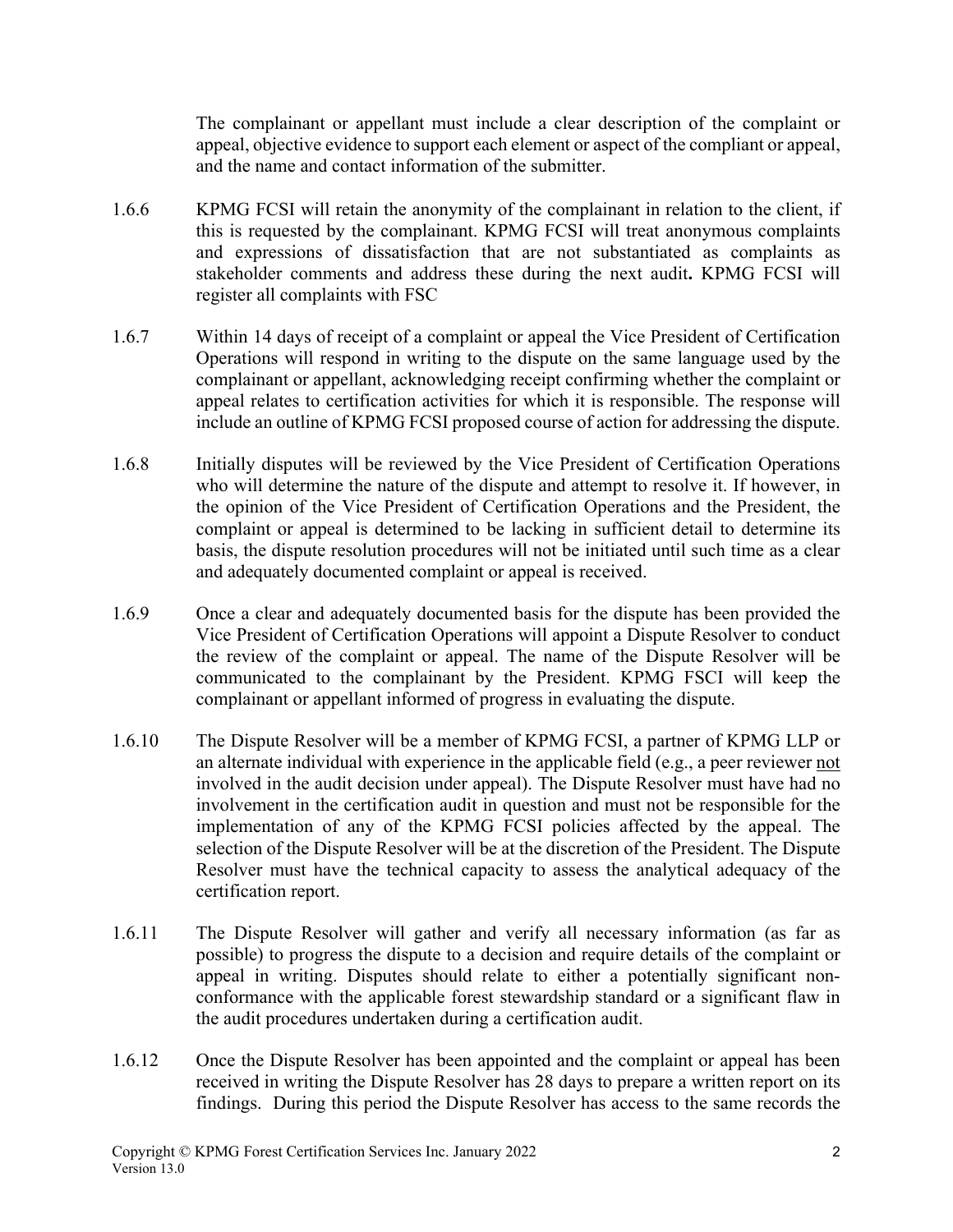Technical Reviewer had access to in making the certification decision.

In following up on the dispute the Dispute Resolver may present questions to the Technical Reviewer and/or the Vice President of Certification Operations and the Project Manager. The Dispute Resolver may also question the aggrieved party to clarify elements of their submission.

*Note: Circumstances may arise where an interpretation is required from FSC AC and/or Accreditation Services International (ASI) before the Dispute Resolver can complete his/her investigation of a complaint. Under such circumstances, the completion of the Dispute Resolver's written report may be delayed until such time as a response from FSC AC and/or ASI has been received.* 

- 1.6.13 Once all follow up has been completed, the Dispute Resolver must present findings and recommendations to both the complainant party and the Technical Reviewer. This must be done within 21 days of the completion of the written report. The method of presentation is at the discretion of the Dispute Resolver.
- 1.6.14 The findings must make it clear:
	- Whether the Dispute Resolver believes the certification should be denied, approved or deferred.
	- The reasons for the Dispute Resolver's decision.

If both parties are in agreement with the findings the dispute comes to an end. If either party disputes the findings, the dispute must be referred to ASI and ultimately to FSC, in case of disagreement with audit findings related to FSC normative documents.

- 1.6.15 Procedures in respect of disputes which do not relate to certification decisions or that relate to the make-up of the peer review team on an audit assignment will be handled by a Dispute Resolver selected in accordance with section 1.6.8 of these procedures. The procedures to be applied in resolving such disputes will be determined by the Dispute Resolver, who will prepare a written report upon completion of the procedures. The written report will indicate the Dispute Resolver's findings and recommendations and must be prepared within 28 days of the receipt of the complaint in writing. The Dispute Resolver must notify its findings and recommendations to the complainant in this notification shall be offered the opportunity to refer it complaint to ASI, if the issue has not been resolved through the full implementation of the KPMG FSCI's own procedures, or if the complainant disagrees with the conclusions reached by the Dispute Resolver and/or is dissatisfied by the way KPMG FSCI handled the complaint. As the ultimate step, the complaint may be referred to FSC. This must be done within 21 days of the completion of the written report. The method of notification is at the discretion of the Dispute Resolver.
- 1.6.16 KPMG FCSI will retain all records in relation to the dispute, including the aggrieved party's case, the certification body's response and any actions taken to reach